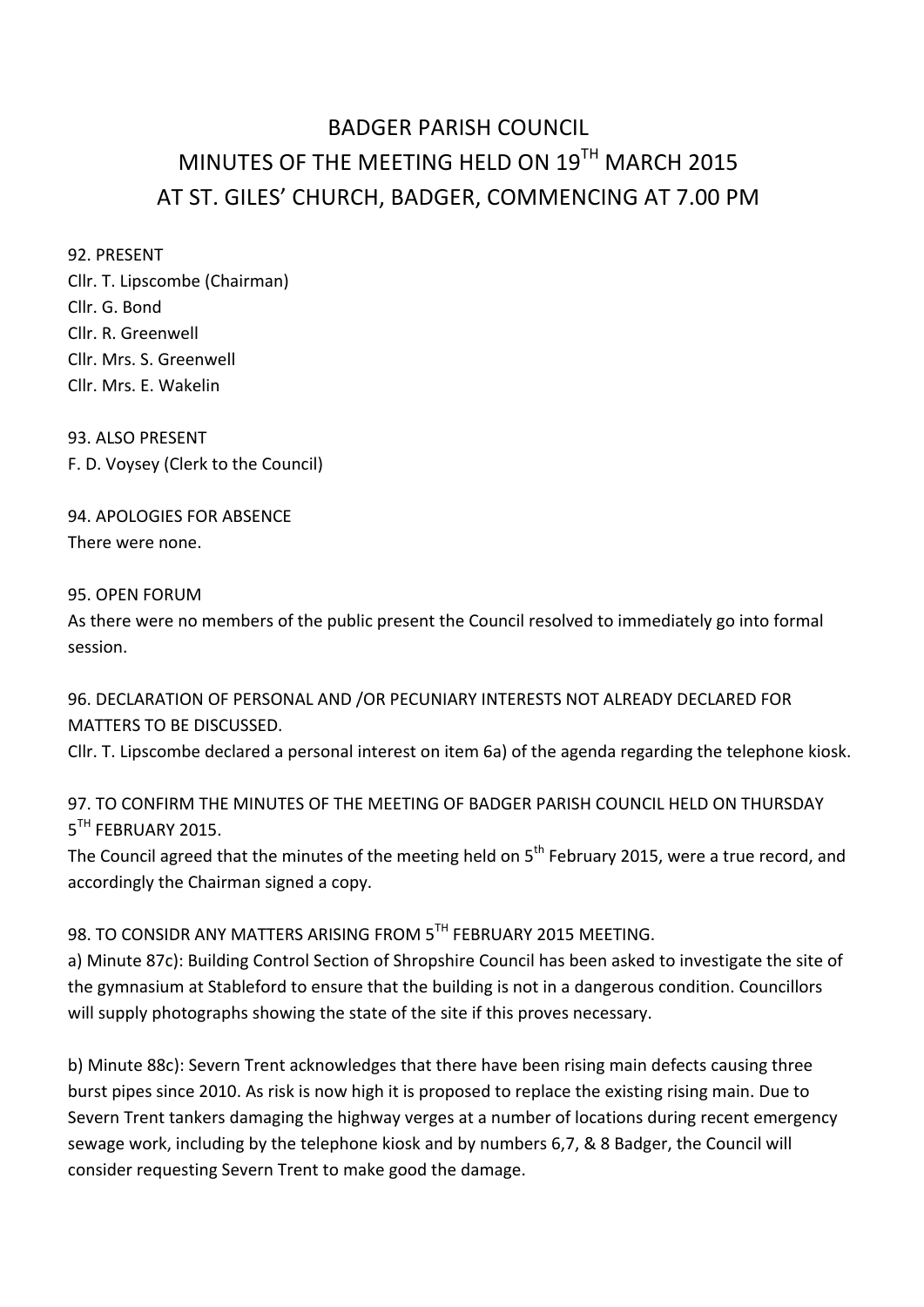### 99. ADMINISTRATION

a) Before installing the community defibrillator in the telephone box in Badger arrangements are being made for Western Power to ensure that the power connections are safe and to acceptable standards. If there is an unacceptable delay in accomplishing the task the Council agreed that BT should be contacted to assist.

b) The Council considered that the training for the 10 volunteers willing to operate the AED (Automated External Defibrillator) scheme went well. Mrs. Laura Nixon agreed to be co-ordinator of the scheme, and will pursue the use of a Numbers Plus Telephone Activation System. The West Midlands Ambulance Service (WMAS) need to be advised once the defibrillator and telephone activation schemes have been installed in order to put Badger's AED on its system.

c) The Clerk informed the Council that to have a WiFi hot spot system in the telephone kiosk would cost at least £110 to install and a monthly payment of £39 for broadband. The Council decided not to pursue a public WiFi after bearing in mind that the likely minimal usage by parishioners would not bring value for money.

#### 100. FINANCE

a) The Council decided to offer the grass verge maintenance work to Lewis Arborcare Ltd at a price of £385 + VAT per cut. It was decided not to pursue arranging the Tree Management Work on Stableford Road, but to refer the matter to Shropshire Council as it has responsibility for the upkeep of the highway.

b) The Council noted that documents for the 2014/15 financial audit of accounts would be submitted to the Internal Auditor on  $8<sup>th</sup>$  April 2015. The accounts would be submitted for Council approval at its meeting on  $23^{\text{rd}}$  April 2015, and then forwarded to Mazars, the External Auditor.

c) Shropshire Council has requested completion of an application form for the continuance of the grant it awards to Badger Parish Council for minor highway maintenance work. It also asked for a brief summary of work carried out during the 2014/15 financial year (F/Y) which the Clerk will supply. The grant received for the 2014/15  $F/Y$  was £650. However, it has been necessary go out to tender for the grass cutting work outside the centre of the village. In consequence there will be a substantial rise in cost for future work. The Council agreed to have two grass verge cuts each year which will cost £770 net. Together with the grass trimming and the sandstone walls upkeep, this will mean total annual expenditure on minor maintenance work is likely to be £996. The Council decided to seek a grant of £950 for the 21516 F/Y.

d) The Council approved payments of  $£15.00$  for future editions of the Badger Bulletin.

e) The Council approved the following payments by cheque:-

| - The Clerk's salary & expenses (cheque 100326) | f351.17 |
|-------------------------------------------------|---------|
| - Income tax to HMRC (cheque 100327)            | £ 75.80 |
| - Parish Plan Printing (cheque 100328)          | f 20.00 |